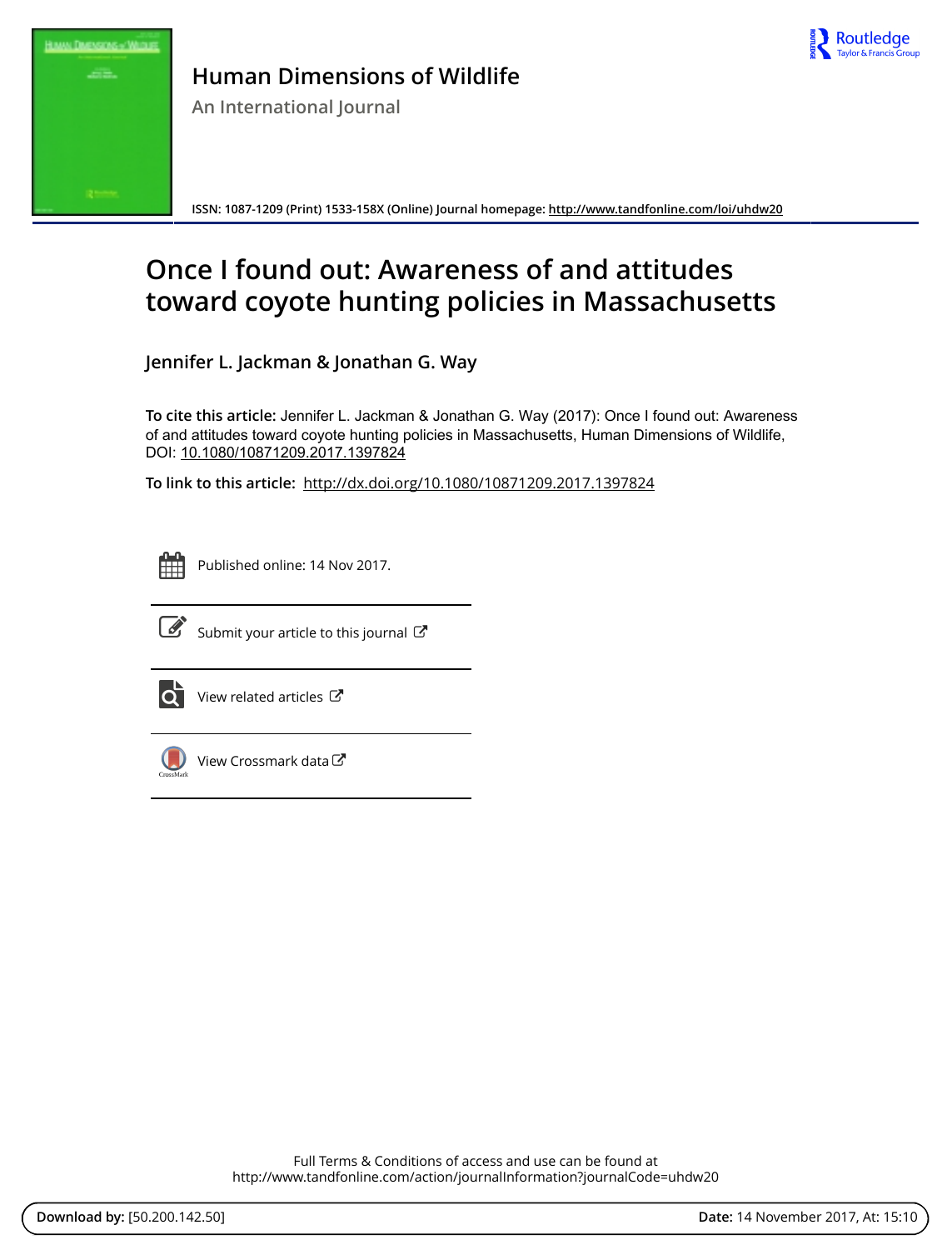## Once I found out: Awareness of and attitudes toward coyote hunting policies in Massachusetts

Jennifer L. Jackman<sup>a</sup> and Jo[na](#page-1-0)than G. Way<sup>[b](#page-1-0)</sup>

<span id="page-1-0"></span><sup>a</sup>Department of Political Science, Salem State University, Salem, Massachusetts, USA; <sup>ь</sup>Eastern Coyote/Coywolf Research, Osterville, Massachusetts, USA

#### **ABSTRACT**

Lethal management of large carnivores such as wolves, cougars, bear, bobcat, and coyotes has been found to have negative ecological, behavioral, and socio-political consequences, and has contributed to human– wildlife conflict. Recent research has documented an increase in the popularity of large predators and decrease in support for their lethal removal, particularly when methods are perceived as inhumane or unfair. Our survey results indicated that voters on Cape Cod, Massachusetts overwhelmingly opposed coyote hunting practices such as baiting and supported changing these policies. We suggest that either (1) state wildlife agencies broaden their constituents to include the general public (i.e. not just hunters) in their decision-making; (2) citizens initiate more ballot initiatives to better protect carnivores; and/or (3) policymakers reform carnivore management in line with the compassionate conservation paradigm, which would likely have broad public support given our findings.

#### **KEYWORDS**

Coyotes; carnivore management; bag limits; baiting; ballot initiative

 $\blacktriangleright$  Routledge Taylor & Francis Group

Check for updates

### Introduction

Increasingly, questions have been raised about the acceptability, desirability, and ethics of lethal removal of large carnivores such as wolves, cougars, bear, bobcat, and coyotes (Bruskotter, Vaske, & Schmidt, [2009](#page-7-0); Treves et al., [2015;](#page-8-0) Treves, Naughton-Treves, & Shelley, [2013](#page-9-0)). A growing body of evidence points to the negative ecological and behavioral consequences of hunting carnivores, which, in turn, can exacerbate human–wildlife conflicts and affect attitudes toward wildlife (Estes et al., [2011;](#page-7-1) Gilbert et al., [2016](#page-7-2); Ripple et al., [2014](#page-8-1); Robinson, Wielgus, Cooley, & Cooley, [2008\)](#page-8-2). Hunting pressure on large carnivores can have disruptive effects on social structure, movement patterns, and behavior. These impacts can undermine their ecological role as apex predators, increase immigration, and result in a younger overall age structure (Brook, Johnson, & Ritchie, [2012](#page-7-3); Cooley, Wielgus, Robinson, Koehler, & Maletzke, [2009](#page-7-4); Gilbert et al., [2016](#page-7-2); Ordiz, Bischof, & Swenson, [2013](#page-8-3); Ordiz, Støen, et al., [2013;](#page-8-3) Ripple et al., [2014](#page-8-1); Robinson et al., [2008](#page-8-2)). Population turnover as a result of lethal removal may worsen the very conflicts that wildlife managers seek to reduce as younger, more inexperienced animals replace older ones (Maletzke et al., [2014](#page-8-4); Way, [2007;](#page-9-1) Way, Timm, & Strauss, [2009\)](#page-9-2). Professional wildlife organizations (e.g. American Society of Mammalogists) and leading researchers have come out against lethal removal of predators and have urged wildlife agencies to focus on nonlethal control (Bergstrom, [2017;](#page-7-5) Treves, Krofel, & McManus, [2016\)](#page-9-3).

CONTACT Jennifer L. Jackman @ jjackman@salemstate.edu Department of Political Science, Salem State University, 352 Lafayette St., Salem, MA 01970, USA.

<sup>© 2017</sup> Taylor & Francis Group, LLC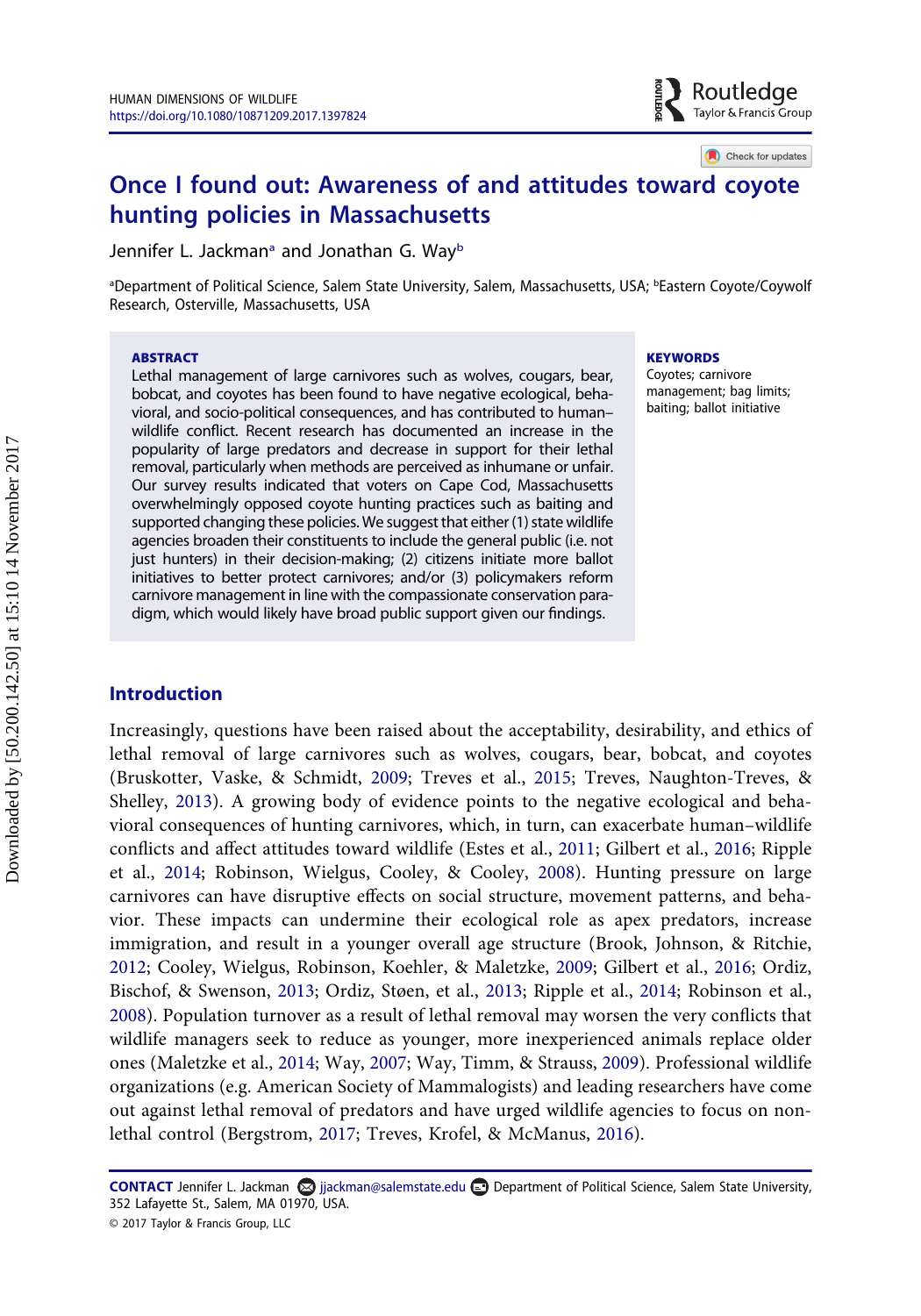Human dimensions research documents the erosion of public support for lethal management of large carnivores (Jackman & Rutberg, [2015](#page-8-5); Teel & Manfredo, [2010](#page-8-6)). Public opposition to hunting a particular species and specific hunting practices (e.g. baiting, trapping) has stimulated state ballot initiatives (Manfredo, Fulton, & Pierce, [1997](#page-8-7); Minnis, [1998\)](#page-8-8). At the same time, large predators have gained in popularity (George, Slagle, Wilson, Moeller, & Bruskotter, [2016](#page-7-6)).

Lethal control has resulted in devaluation of large carnivores, decreased tolerance, undermined positive attitudes toward wildlife, and generated public opposition to wildlife managers (Bruskotter et al., [2009;](#page-7-0) Hogberg, Treves, Shaw, & Naughton-Treves, [2015](#page-7-7); Treves & Bruskotter, [2014;](#page-8-9) Treves et al., [2015](#page-8-0), [2013](#page-9-0)). Non-lethal methods of wildlife management are perceived as more humane than lethal methods (Slagle, Bruskotter, Singh, & Schmidt, [2017\)](#page-8-10) and more effective in reducing conflicts (Bergstrom, [2017\)](#page-7-5). State agencies, however, routinely dismiss public views, ignore the ecological importance of carnivores, and allow the killing of carnivores with no scientifically sound justification (Kane & Way, [2014](#page-8-11); Ripple et al., [2014\)](#page-8-1).

Voters in Massachusetts, for example, in 1996, approved a ballot measure, the Wildlife Protection Act (WPA), which banned body-gripping traps and prohibited the use of dogs or bait in hunting black bears and bobcats (Deblinger, Woytek, & Zwick, [1999](#page-7-8)). Subsequently, voter surveys in 2005 and 2012 found increasing acceptance, decreasing fear, and increasing opposition to lethal management of coyotes (Jackman & Rutberg, [2015\)](#page-8-5). Despite public opposition to lethal wildlife management, the state wildlife board over the past decade enacted a series of regulatory changes expanding the hunting of coyote (Massachusetts Fisheries and Wildlife Board, [2008\)](#page-8-12), bobcat (Massachusetts Division of Fisheries and Wildlife, [2008](#page-8-12)), and bear (Haddadin, [2015\)](#page-7-9) in response to hunter requests. Legislation has been proposed to remove WPA restrictions on trapping, hounding, and baiting (MSPCA, [2015\)](#page-8-13).

While Massachusetts is one of the only states that does not have a year-round season on coyotes, coyotes still can be baited with and shot over food, called in with electronic predator calls, hounded with dogs, hunted at night, and killed with no restrictions on size, age, sex, or number between October and March (Kane & Way, [2014\)](#page-8-11). In 2013–2014, 420 coyotes were killed statewide during the hunting season (Massachusetts Division of Fisheries and Wildlife, [2014\)](#page-8-14). Yet, while increasing the hunting season for coyotes, the state wildlife agency has used the absence of predators as justification for expansion of white-tailed deer hunting to control deer populations. The expansion of coyote hunting has ignored the agency's own estimate that coyotes account for 20–40% of fawn mortality (Massachusetts Department of Conservation and Recreation & Division of Fisheries and Wildlife, [2015\)](#page-8-15) and other evidence that coyotes are effective in killing deer and reducing regional deer abundance (Benson, Loveless, Rutledge, & Patterson, [2017](#page-7-10); Kilgo, Ray, Ruth, & Miller, [2010](#page-8-16)).

Our survey of Cape Cod voters examined knowledge of and attitudes toward current coyote hunting policies and practices in Massachusetts. We anticipated that the voters would oppose coyote hunting practices that are perceived as unfair or inhumane (e.g. baiting). We also examined voter's willingness to take action (i.e. vote) to end policies that they oppose.

#### Methods

Our survey was conducted in the summer of 2012 (see Jackman & Rutberg, [2015](#page-8-5), for details). Using Dillman, Smythe and Christian's [\(2014](#page-7-11)) multiple contact method, the survey was mailed to a random sample of 1,800 registered voters in Barnstable County,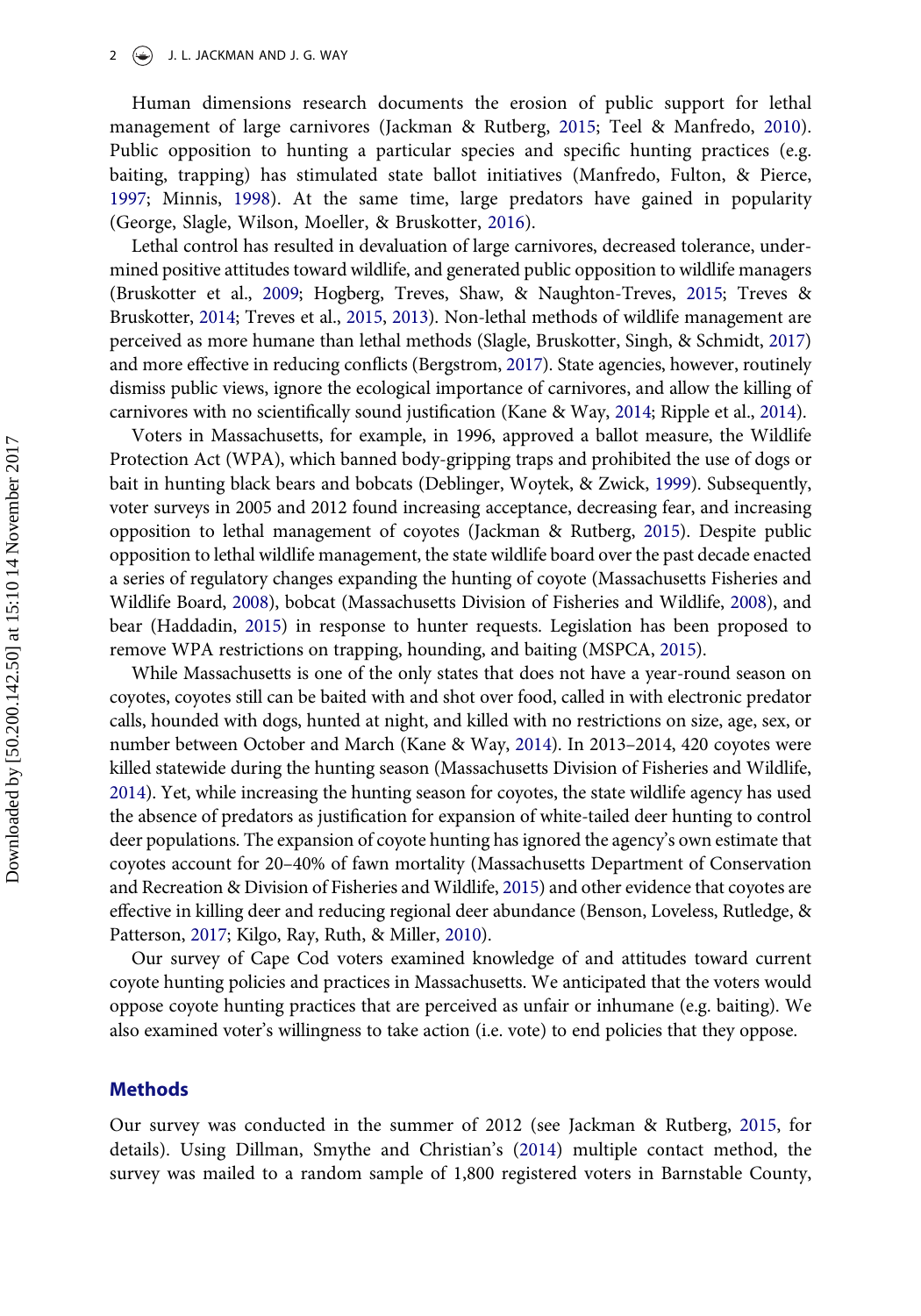Massachusetts (i.e. Cape Cod). Voter lists were stratified by three regions of Cape Cod (Upper Cape, Mid Cape, and Lower Cape).

Respondents were asked if they were aware that "Massachusetts has a coyote hunting season" (true/false), "there are no limits on how many coyotes a hunter can kill during hunting season" (yes/no), and "it is legal to bait coyotes with food to shoot them" (yes/no). Responses of "false" and "no" were coded as unaware (0); "true" and "yes" responses were coded as aware (1). Respondents indicated their level of support for "allowing hunters to kill unlimited numbers of coyotes" and "allowing hunters to bait coyotes" following respective awareness questions. Respondents also were asked their views about the WPA: "In 1996, Massachusetts voters passed the Wildlife Protection Act, a law restricting the use of bodygripping traps for coyotes and other fur-bearing mammals. To what extent do you support the current law restricting the trapping of coyotes?" Attitudes toward these policies were measured on a five-point scale, from strongly oppose (−2) to strongly support (2). The survey also asked respondents if they would support a hypothetical ballot initiative "to make it unlawful to hunt coyotes with bait." Responses ranged on a five-point scale from "very unlikely to vote in favor of a ban on coyote baiting" (−2) to "very likely to vote in favor of a ban on coyote baiting" (2). Respondents indicated how often they participate in "going hunting" on a five-point scale from never (1) to very often (5). To facilitate analysis, the hunting participation variable was recoded into never (1), rarely (2–3) and frequently (4–5).

Chi-square tests were used to assess relationships between categorical variables. Cramer's V was the effect size measure: .1 was interpreted as minimal, .3 as typical, and .5 or more as substantial (Vaske, [2008\)](#page-9-4). Independent sample t-tests compared mean responses of awareness and sex sub-groups with Cohen's  $d$  as effect size (i.e. minimal relationship = .20, typical relationship = .50, substantial relationship = .80) (Vaske, [2008](#page-9-4)). One-way analysis of variance (ANOVA) with Tahame post-hoc tests compared hunter participation group mean responses using effect size measures (i.e.  $\eta$ ) with .10 as a minimal relationship, .243 as a typical relationship, and .371 as a substantial relationship (Vaske, [2008\)](#page-9-4). Significance was set at  $p < .05$ .

#### Results

A total of 715 voters completed the survey (with 151 surveys undeliverable) for a response rate of 43%. After non-response bias checks, the sample was weighted for sex, region, and age using voter population data. Of respondents, 90% never hunted ( $n = 633$ ), 5% rarely hunted ( $n = 32$ ), and 6% frequently hunted ( $n = 39$ ). Hunters were predominantly male; 79% of frequent hunters and 81% of those who rarely hunt were male ( $\chi^2$  = 35.70, p < .001, V = .225). Hunting participation in the three Cape Cod regions did not differ ( $\chi^2$  = 3.71,  $p$  = .156, V = .075).

#### Awareness of coyote hunting policies and practices

Cape Cod voters were largely unaware of coyote hunting policies ([Table 1](#page-4-0)). Only 40% of respondents knew that Massachusetts has a coyote hunting season. Fourteen percentage were aware that there are no limits on the number of coyotes a hunter can kill within a season (i.e. no bag limits), and just 10% were aware that bait can be used to hunt coyotes. Frequent hunters had higher levels of awareness of the coyote hunting season than those who never or rarely hunted  $(\chi^2 = 32.32, p < .001, V = .221)$ , absence of bag limits on coyotes  $(\chi^2 = 71.62, p < .001, V = .389)$ and use of bait to hunt coyotes ( $\chi^2$  = 61.90,  $p$  < .001, V = .395). Men were more aware than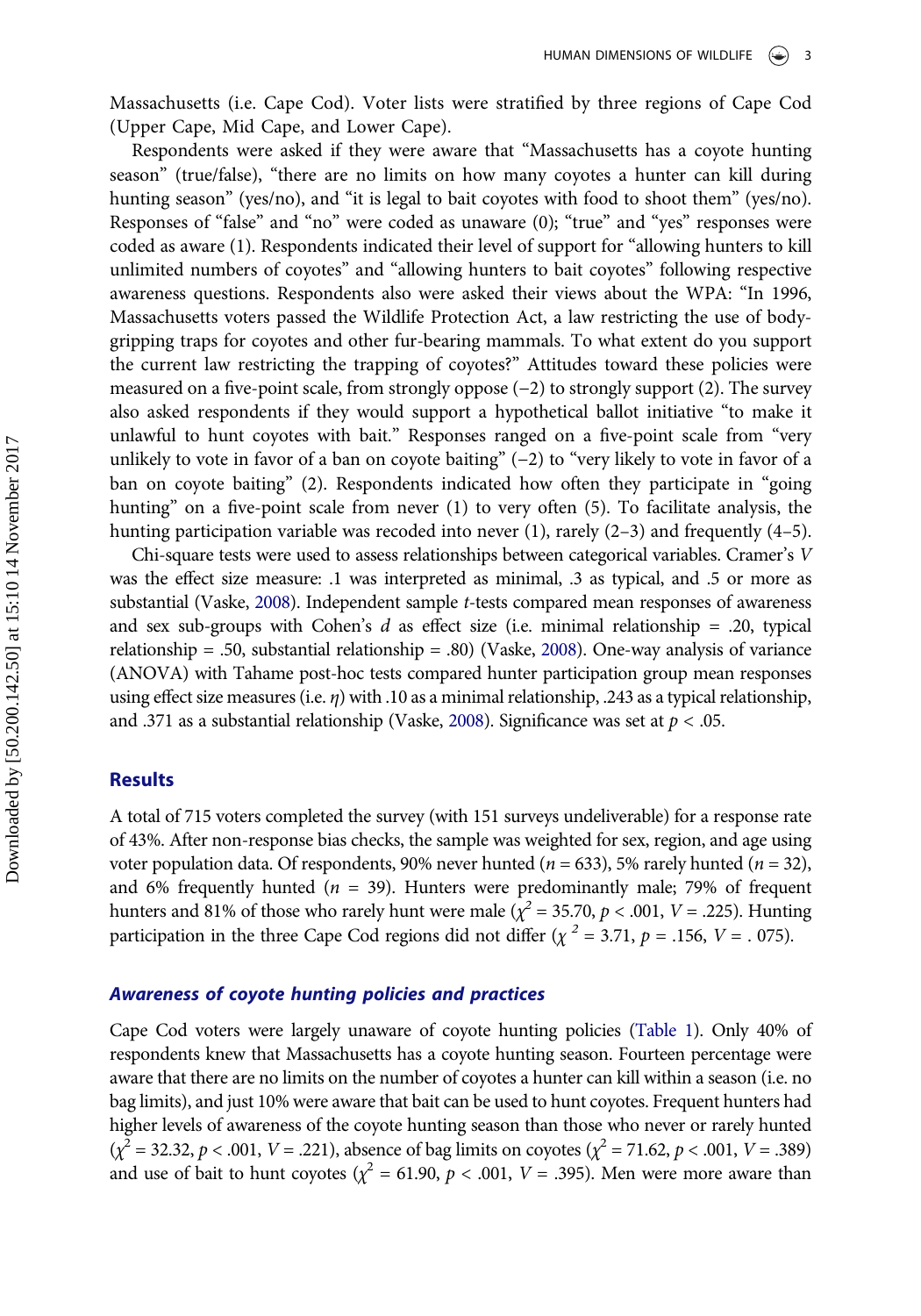|                       | Aware coyote hunting season <sup>a</sup> % | Aware no bag limits <sup>b</sup> % | Aware baiting is allowed <sup>b</sup> % |
|-----------------------|--------------------------------------------|------------------------------------|-----------------------------------------|
| Total                 | 40                                         | 14                                 | 10                                      |
| Hunting Participation |                                            |                                    |                                         |
| Never                 | 37                                         | 10                                 |                                         |
| Rarely                | 44                                         | 31                                 | 13                                      |
| Frequently            | 84                                         | 67                                 | 58                                      |
| Sex                   |                                            |                                    |                                         |
| Female                | 35                                         | 8                                  | 4                                       |
| Male                  | 46                                         | 22                                 | 16                                      |
| Region                |                                            |                                    |                                         |
| Mid Cape              | 39                                         | 16                                 | 10                                      |
| Upper Cape            | 37                                         | 11                                 |                                         |
| Lower Cape            | 46                                         | 17                                 | 13                                      |

<span id="page-4-0"></span>

|  |  |  |  | Table 1. Awareness of Massachusetts coyote hunting policies. |  |  |  |
|--|--|--|--|--------------------------------------------------------------|--|--|--|
|--|--|--|--|--------------------------------------------------------------|--|--|--|

 $a$  Variable coded as True/False. Reported percentages = True.

 $<sup>b</sup>$  Variables coded as Yes/No. Reported percentages = Yes.</sup>

women of the coyote hunting seasons ( $\chi^2$  = 7.20, p = .007, V = .105), lack of bag limits on coyotes  $(\chi^2 = 28.41, p < .001, V = .200)$ , and legality of baiting ( $\chi^2 = 27.64, p < .001, V = .196$ ). Awareness of the coyote hunting season ( $\chi^2$  = 3.69, p = .158, V = .075), lack of bag limits ( $\chi^2$  = 5.95, p = .051,  $V = .091$ ), and legality of baiting ( $\chi^2 = 4.98$ ,  $p = .083$ ,  $V = .085$ ) did not vary by region.

#### Attitudes toward hunting policies and practices

When respondents were informed later in the survey that in Massachusetts hunters can kill unlimited numbers of coyotes during the hunting season and that it is legal to shoot coyotes over bait, few supported these policies. Only 23% supported no-bag limits, compared with 57% who opposed the policy [\(Table 2\)](#page-5-0). In other words, 2.5 times more respondents opposed allowing hunters to kill unlimited number of coyotes than supported the policy. Frequent hunters were the only group to indicate majority support (62%) of the no-bag limit policy ([Tables 2](#page-5-0) and [3](#page-5-1)). Mid Cape ( $M = -.56$ ), Upper Cape ( $M = -.52$ ) and Lower Cape ( $M = -.60$ ) voters opposed the policy  $(F = .211, p = .809, \eta = .025)$ . Women  $(M = -.79)$  were more likely than men ( $M = -.28$ ) to oppose the lack of bag limits ( $t = 4.866$ ,  $p < .001$ ,  $d = -.39$ ).

Opposition to coyote baiting was even stronger, with 65% opposed and 16% in support [\(Table 2\)](#page-5-0). In total, 4.1 times more respondents opposed baiting than supported the practice. Only frequent hunters showed majority support (58%) for baiting ([Tables 2](#page-5-0) and [3\)](#page-5-1). Voters in the Mid Cape ( $M = -0.89$ ), Upper Cape ( $M = -0.77$ ), and Lower Cape ( $M = -0.92$ ) regions opposed coyote baiting ( $F = .90$ ,  $p = .405$ ,  $\eta = .051$ ). The majority of both male and female voters were against coyote baiting ([Table 2](#page-5-0)), with women  $(M = -1.07)$  more opposed than men  $(M = -0.59)$  (t = 5.137,  $p < .001, d = -.39$ ).

#### Support for wildlife protection measures

Sixty-two percentage of respondents favored a hypothetical ballot measure to ban coyote baiting. Only 22% were unlikely to vote for the initiative [\(Table 2\)](#page-5-0). Thus, 2.8 times more people favored a hypothetical ban on coyote baiting compared with opposing the ban. Only frequent hunters opposed it [\(Tables 2](#page-5-0) and [3\)](#page-5-1). Respondents in the Mid Cape  $(M = .75)$ , Upper Cape  $(M = .65)$ , and Lower Cape ( $M = .77$ ) supported the ban  $F = .496$ .  $p = .609$ ,  $\eta = .038$ ). The majority of both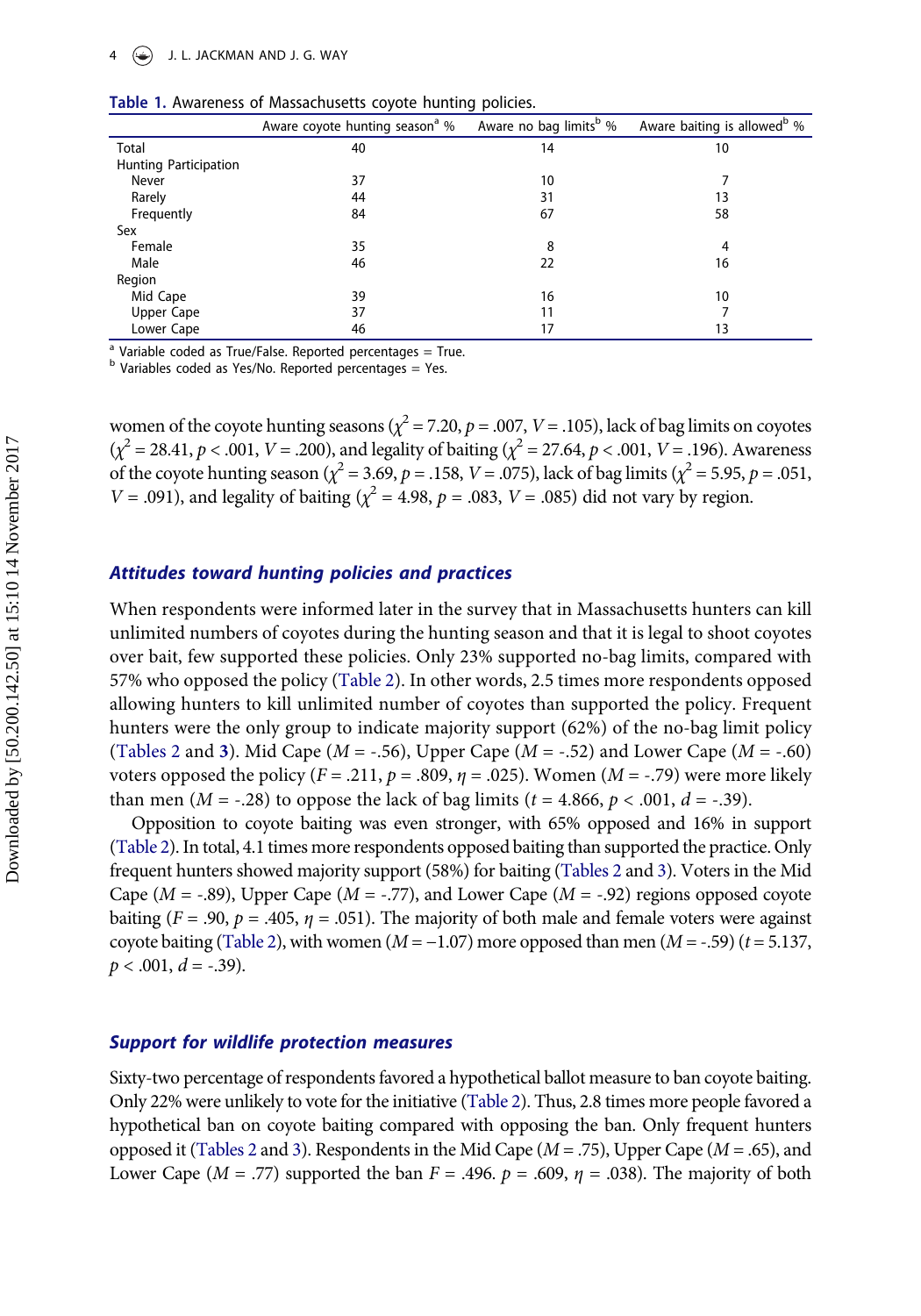|                              | No Bag Limits <sup>a</sup> |                    | Baiting Ban <sup>b</sup><br><b>Baiting</b> <sup>a</sup> |                    | WPA <sup>a</sup> |                    |           |          |
|------------------------------|----------------------------|--------------------|---------------------------------------------------------|--------------------|------------------|--------------------|-----------|----------|
|                              |                            | Support % Oppose % |                                                         | Support % Oppose % |                  | Support % Oppose % | Support % | Oppose % |
| Total                        | 23                         | 57                 | 16                                                      | 65                 | 62               | 22                 | 68        | 14       |
| <b>Hunting Participation</b> |                            |                    |                                                         |                    |                  |                    |           |          |
| Never                        | 23                         | 59                 | 13                                                      | 68                 | 65               | 20                 | 70        | 11       |
| Rarely                       | 21                         | 64                 | 22                                                      | 63                 | 58               | 21                 | 84        | 9        |
| Frequently                   | 62                         | 15                 | 58                                                      | 24                 | 18               | 66                 | 29        | 55       |
| Sex                          |                            |                    |                                                         |                    |                  |                    |           |          |
| Female                       | 16                         | 64                 | 10                                                      | 73                 | 66               | 17                 | 72        | 10       |
| Male                         | 31                         | 48                 | 22                                                      | 56                 | 57               | 29                 | 64        | 19       |
| Region                       |                            |                    |                                                         |                    |                  |                    |           |          |
| Mid Cape                     | 22                         | 55                 | 13                                                      | 64                 | 60               | 21                 | 67        | 16       |
| Upper Cape                   | 22                         | 58                 | 18                                                      | 65                 | 59               | 23                 | 66        | 14       |
| Lower Cape                   | 24                         | 57                 | 15                                                      | 67                 | 68               | 22                 | 73        | 11       |

#### <span id="page-5-0"></span>Table 2. Attitudes toward coyote hunting policies.

 $a$  Reported percentages of support = strongly support + somewhat support and oppose = strongly oppose + somewhat

oppose.<br><sup>b</sup> Reported percentages of support = very likely and somewhat likely to vote in favor and oppose = very unlikely + somewhat unlikely to vote in favor.

|                              |                   | Hunting participation |                   |        |        |      |
|------------------------------|-------------------|-----------------------|-------------------|--------|--------|------|
| Attitude                     | Never (M)         | Rarely (M)            | Frequently (M)    |        |        |      |
| No bag limits a, c           | $-.65^{\text{A}}$ | $-79^{A}$             | .99 <sup>B</sup>  | 29.602 | < .001 | .282 |
| Baiting <sup>a, c</sup>      | $-.95^{\text{A}}$ | $-77^{\rm A}$         | $.75^B$           | 36.857 | < 0.01 | .311 |
| Baiting Ban <sup>b, c</sup>  | .81 <sup>A</sup>  | .68 <sup>A</sup>      | $-.91^{\text{B}}$ | 27.802 | < .001 | .271 |
| Wildlife Protection Act a, c | 1.10 <sup>A</sup> | 1.07 <sup>A</sup>     | $-.55^{B}$        | 34.976 | < 0.01 | .306 |

#### <span id="page-5-1"></span>Table 3. Attitudes toward coyote hunting policies by hunting participation.

<sup>a</sup>Means derived from a 5-point scale where  $-2$  = strongly oppose, 0 = neutral, and 2 = strongly support.

 $<sup>b</sup>$  Means derived from a 5-point scale where -2 = very unlikely to vote in favor, 0 = neutral, and 2 = very likely to vote in</sup>

- favor.<br><sup>-</sup>Any 2 means that do not have the same superscript are significantly different at  $p < .05$ .

women and men favored the baiting ban [\(Table 2](#page-5-0)), although women  $(M = .91)$  were more supportive than men  $(M = .49)$   $(t = 3.643, p < .001, d = .29)$ .

The willingness to vote for the coyote baiting ban closely paralleled continuing WPA support [\(Table 2](#page-5-0).) Sixty-eight percentage of respondents supported the WPA, while 14% opposed it. In other words, 3.1 times as many voters supported the law than opposed it. Only frequent hunters opposed the WPA [\(Tables 2](#page-5-0) and [3](#page-5-1)). Voters in the Mid Cape ( $M = .94$ ), Upper Cape ( $M = .94$ ), and Lower Cape ( $M = 1.13$ ) regions supported the WPA ( $F = 1.59$ ,  $p = .205$ ,  $\eta = .068$ ). Women  $(M = 1.16)$  were more supportive than men  $(M = .79)$   $(t = 3.71, p < .001, d = .29)$ .

## **Discussion**

Lethal methods of wildlife management generally do not work and put wildlife managers on a collision course with shifting public attitudes (Bruskotter et al., [2009](#page-7-0); Hogberg et al., [2015;](#page-7-7) Treves & Bruskotter, [2014;](#page-8-9) Treves et al., [2013\)](#page-9-0). Lethal removal of predators resolves neither human–wildlife conflict nor public conflict over wildlife management (Cooley et al., [2009;](#page-7-4) Robinson et al., [2008](#page-8-2); Slagle et al., [2017](#page-8-10)). Conversely, pre-emptive actions on the part of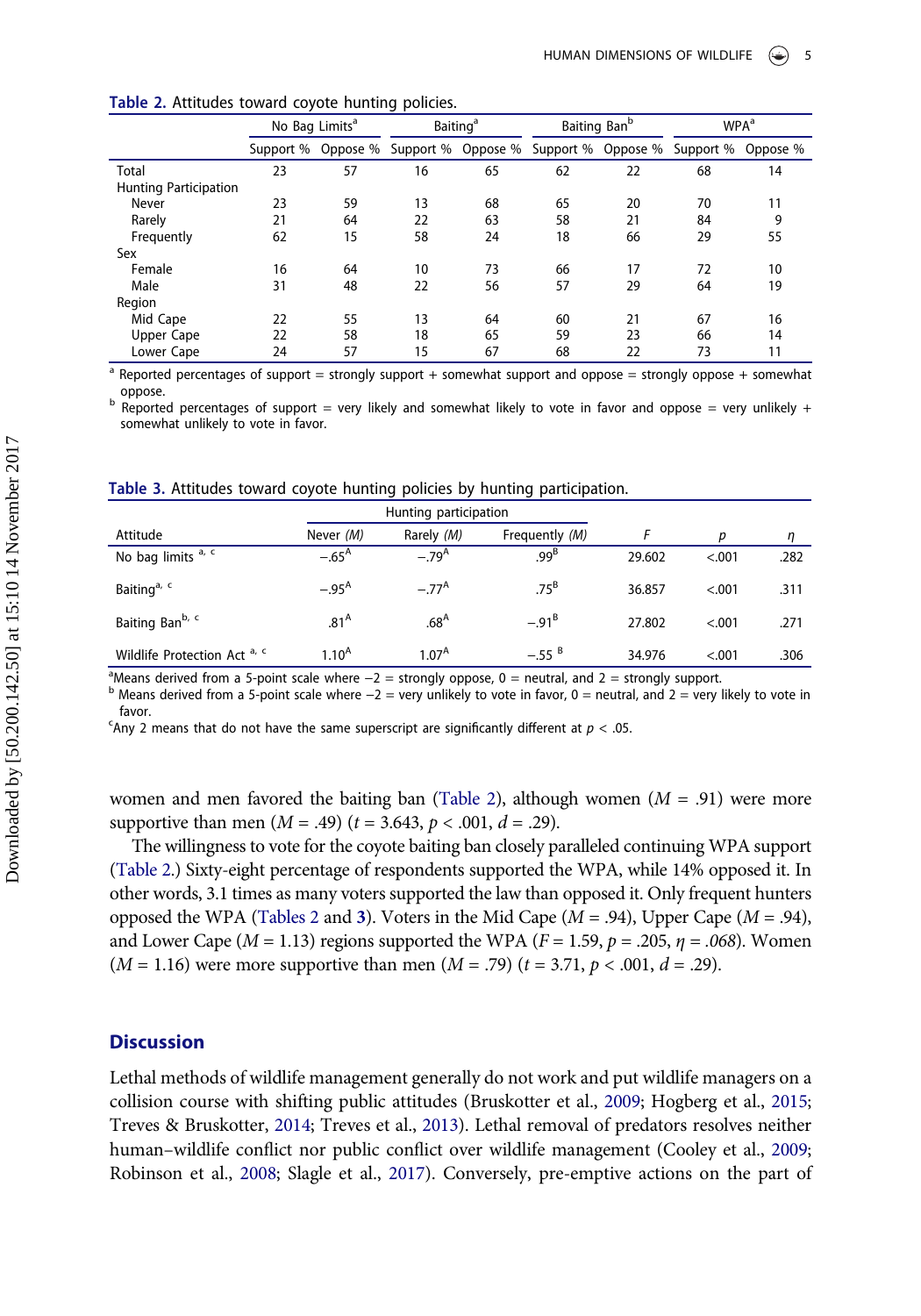$\left(\bigstar\right)$  J. L. JACKMAN AND J. G. WAY

wildlife managers to end practices that are perceived as unfair and cruel may enhance public acceptability of wildlife management (Bruskotter et al., [2009](#page-7-0); Treves et al., [2015\)](#page-8-0).

We found that voters on Cape Cod were largely unaware of current coyote hunting policies and practices in Massachusetts. When they learned in the survey that hunters could kill unlimited numbers of coyotes during the hunting season and use bait to hunt them legally in Massachusetts, they opposed these policies by wide margins, with the exception of frequent hunters, who comprise a very small segment of the sampled public. The high level of opposition to these policies indicates the potential for mobilization as these practices become more visible. Additionally, frequent hunters, who comprised 6% of our sample, were likely over-represented in our sample given USFWS ([2011\)](#page-9-5) statistics on hunting numbers in Massachusetts (i.e., .7% of the population). Wildlife watchers are a much higher percentage of the population than hunters in the state. In Massachusetts, in 2011 alone, 1.8 million people spent \$1.3 billion on wildlife watching, which is 32.6 times more people and 14.6 times more money than the \$87 million spent on hunting (USFWS, [2011](#page-9-5)). These trends and our results highlight the importance of considering and involving broader constituencies in wildlife management decision-making.

Voters also supported wildlife protections, and indicated a willingness to use the ballot measure mechanism to stop hunting practices that they find objectionable such as coyote baiting. When the WPA was adopted in 1996, 61% of Cape Cod voters voted for the measure (Massachusetts Secretary of State, [2017\)](#page-8-17), and we found that this strong support has endured two decades later. While the hypothetical ballot measure to ban coyote baiting that we posed was in the absence of any pro or con campaigns, the belief that trapping was cruel and inhumane has contributed to the adoption of state trapping bans (Manfredo et al., [1997](#page-8-7); Minnis, [1998](#page-8-8)). Restoring the use of body gripping traps clearly goes against the voter viewpoints evidenced in this article and has no scientific foundation. The particularly strong opposition of female voters to baiting and unlimited coyote hunting reflects gender gaps that fuel animal protection ballot measure victories (Jackman, [2010](#page-8-18)) since women are registered and turnout to vote at a higher rate than men (Center for American Women and Politics, [2012](#page-7-12)).

#### New wildlife management paradigm: Compassionate conservation

The time has come for changing wildlife management policies and practices to incorporate ethics, values, and views of a significant proportion of the US public and to recognize the ecological and aesthetic importance of large carnivores (Vucetich & Nelson, [2014](#page-9-6)). Compassionate conservation is an increasingly important wildlife management paradigm whereby the overarching goal is to first do no harm and to consider the intrinsic worth of individual animals in management practices (Ramp & Bekoff, [2015;](#page-8-19) Wallach, Bekoff, Nelson, & Ramp, [2015\)](#page-9-7). Given our results, this approach to wildlife management would likely have strong support. Restricting hunting seasons and methods of killing goes hand and hand with compassionate conservation, even if common animals (e.g., coyotes) are not in danger of extinction. The proposed Carnivore Conservation Act of Massachusetts (Kane & Way, [2014\)](#page-8-11), for example, seeks a balance that could be used to reform carnivore management. The Act would shorten hunting seasons, institute bag limits, eliminate unpopular hunting practices such as baiting, and provide refuges from hunting (Ramp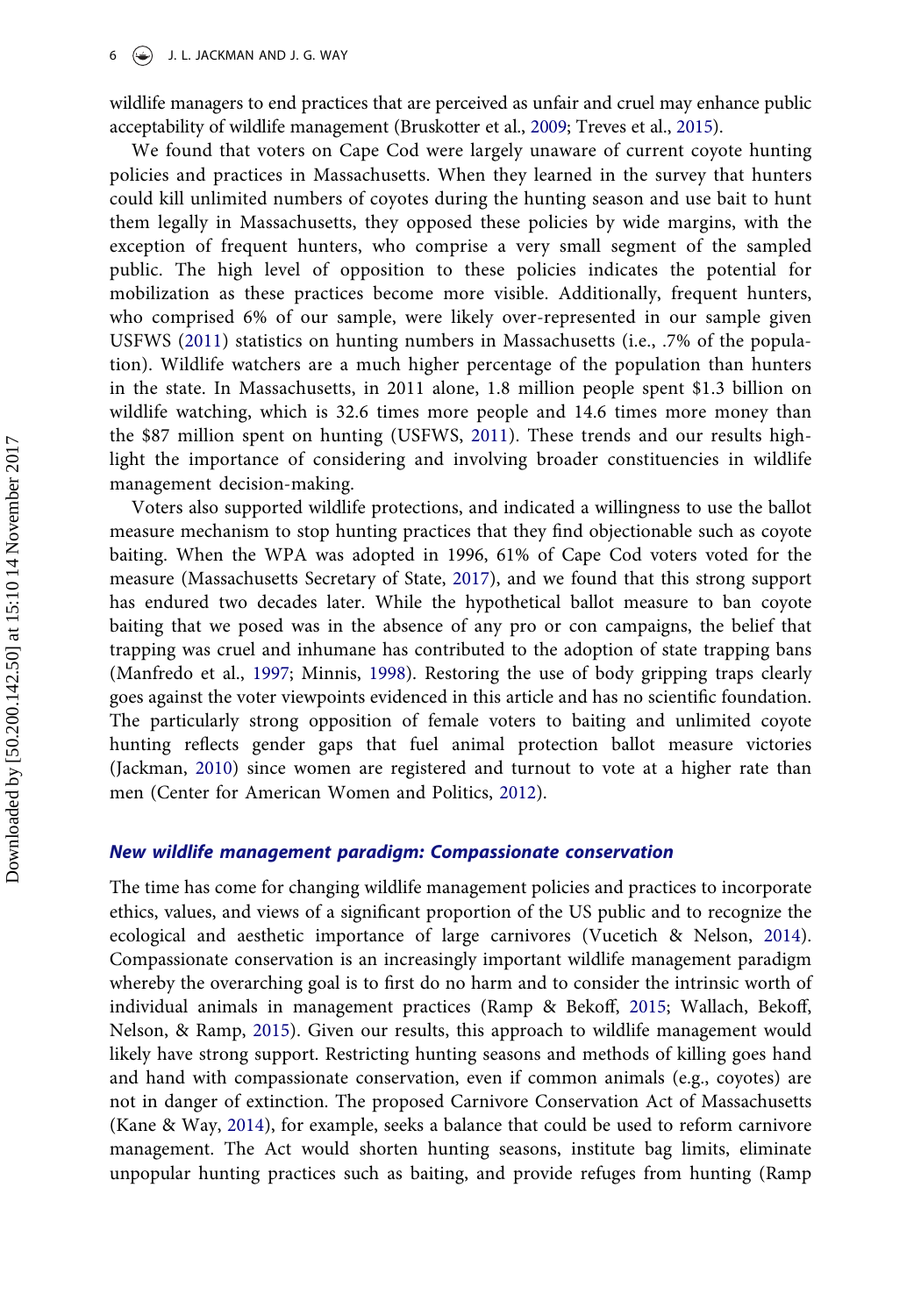& Bekoff, [2015](#page-8-19); Wallach et al., [2015](#page-9-7)), yet permit limited hunting for the small minority of people that participate in that activity.

In conclusion, we suggest that (1) state wildlife agencies broaden their constituents to include the general public (i.e. not just hunters) in their decision-making (Peterson & Nelson, [2017\)](#page-8-20) and recognize the extensive body of scientific and human dimensions research that directly challenges lethal predator removal; (2) citizens initiate more ballot initiatives to better protect carnivores; and/or (3) state and federal policy makers adopt policies consistent with the compassionate conservation paradigm.

## Funding

This work was supported by a Summer Research and Creative Activity Grant from Salem State University.

#### References

- <span id="page-7-10"></span>Benson, J. F., Loveless, K. M., Rutledge, L. Y., & Patterson, B. R. (2017). Ungulate predation and ecological roles of wolves and coyotes in eastern North America. Ecological Applications, 27(3), 718–733. doi:[10.1002/eap.2017.27.issue-3](https://doi.org/10.1002/eap.2017.27.issue-3)
- <span id="page-7-5"></span>Bergstrom, B. J. (2017). Carnivore conservation: Shifting the paradigm from control to coexistence. Journal of Mammalogy, 98, 1–6. doi:[10.1093/jmammal/gyw185](https://doi.org/10.1093/jmammal/gyw185)
- <span id="page-7-3"></span>Brook, L. A., Johnson, C. N., & Ritchie, E. G. (2012). Effects of predator control on behaviour of an apex predator and indirect consequences for mesopredator suppression. Journal of Applied Ecology, 49(6), 1278–1286. doi:[10.1111/j.1365-2664.2012.02207.x](https://doi.org/10.1111/j.1365-2664.2012.02207.x)
- <span id="page-7-0"></span>Bruskotter, J., Vaske, J., & Schmidt, R. H. (2009). Social and cognitive correlates of Utah residents' acceptance of the lethal control of wolves. Human Dimensions of Wildlife, 14, 119–132. doi:[10.1080/10871200802712571](https://doi.org/10.1080/10871200802712571)
- <span id="page-7-12"></span>Center for American Women and Politics. (2012). Gender differences in voter turnout. Retrieved from [www.cawp.rutgers.edu/fast\\_facts/voters/documents/genderdi](http://www.cawp.rutgers.edu/fast_facts/voters/documents/genderdiff.pdf)ff.pdf
- <span id="page-7-4"></span>Cooley, H. S., Wielgus, R. B., Robinson, H. S., Koehler, G. M., & Maletzke, B. T. (2009). Does hunting regulate cougar populations? A test of the compensatory mortality hypothesis. Ecology, 90, 2913–2921. doi:[10.1890/08-1805.1](https://doi.org/10.1890/08-1805.1)
- <span id="page-7-8"></span>Deblinger, R. D., Woytek, W. A., & Zwick, R. R. (1999). Demographics of voting on the 1996 Massachusetts ballot referendum. Human Dimensions of Wildlife, 4(2), 40–55. doi:[10.1080/](https://doi.org/10.1080/10871209909359150) [10871209909359150](https://doi.org/10.1080/10871209909359150)
- <span id="page-7-11"></span>Dillman, D., Smyth, J. D., & Christian, L. M. (2014). Internet, phone, mail, and mixed-mode surveys: The tailored design method. Hoboken, New Jersey: John Wiley & Sons, Inc.
- <span id="page-7-1"></span>Estes, J. A., et al. 2011. Trophic downgrading of planet earth. Science, 333, 301–306.
- <span id="page-7-6"></span>George, K. A., Slagle, K. M., Wilson, R. S., Moeller, S. J., & Bruskotter, J. T. (2016). Changes in attitudes toward animals in the United States from 1978 to 2014. Biological Conservation, 201, 237–242. doi:[10.1016/j.biocon.2016.07.013](https://doi.org/10.1016/j.biocon.2016.07.013)
- <span id="page-7-2"></span>Gilbert, S. L., Sivy, K. J., Pozzanghera, C. B., DuBour, A., Overduijn, K., Smith, M. M., . . . Prugh, L. R. (2016). Socioeconomic benefits of large carnivore recolonization through reduced wildlifevehicle collisions. Conservation Letters. doi:[10.1111/conl.12280](https://doi.org/10.1111/conl.12280)
- <span id="page-7-9"></span>Haddadin, J. (2015). Black bear hunting on track to expand in Massachusetts. Metrowest Daily News. Retrieved from <http://www.metrowestdailynews.com/article/20150201/News/150209776>
- <span id="page-7-7"></span>Hogberg, J., Treves, A., Shaw, B., & Naughton-Treves, L. (2015). Changes in attitudes toward wolves before and after an inaugural public hunting and trapping season: Early evidence from Wisconsin's wolf range. Environmental Conservation, 43, 45–55. doi:[10.1017/](https://doi.org/10.1017/S037689291500017X) [S037689291500017X](https://doi.org/10.1017/S037689291500017X)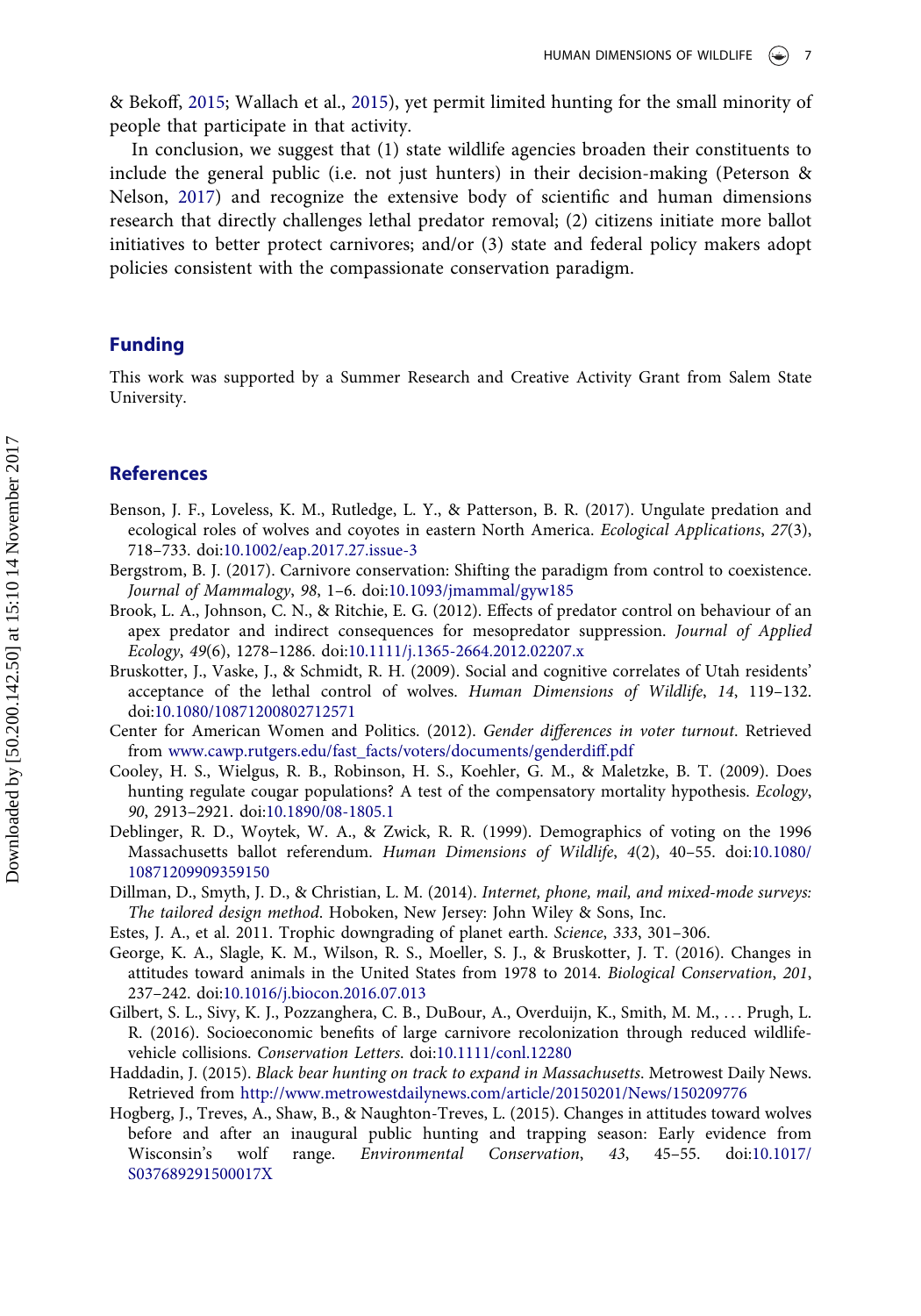- $8 \quad (*)$  J. L. JACKMAN AND J. G. WAY
- <span id="page-8-18"></span>Jackman, J. (2010). Animal policy and the gender gap. In M. Bekoff (Ed.), Encyclopedia of animal rights and animal welfare, Volume 1 (pp. 287–291). Westport, CT: Greenwood Press.
- <span id="page-8-5"></span>Jackman, J., & Rutberg, A. (2015). Shifts in attitudes toward Coyotes on the urbanized East Coast: The Cape Cod Experience, 2005-2012. Human Dimensions of Wildlife, 20(4), 333–348. doi:[10.1080/10871209.2015.1027973](https://doi.org/10.1080/10871209.2015.1027973)
- <span id="page-8-11"></span>Kane, L., & Way, J. G. (2014). Carnivore Conservation Act of Massachusetts. (Revised June 2014; original version July 2013). 21 pages. Retrieved from [http://www.EasternCoyoteResearch.com/](http://www.EasternCoyoteResearch.com/downloads/MACarnivoreConservationActJune2014.pdf) [downloads/MACarnivoreConservationActJune2014.pdf](http://www.EasternCoyoteResearch.com/downloads/MACarnivoreConservationActJune2014.pdf)
- <span id="page-8-16"></span>Kilgo, J. C., Ray, H. S., Ruth, C., & Miller, K. V. (2010). Can coyotes affect deer populations in Southeastern North America? Journal of Wildlife Management, 74(5), 929-933. doi:[10.2193/2009-263](https://doi.org/10.2193/2009-263)
- <span id="page-8-4"></span>Maletzke, B. T., Wielgus, R., Koehler, G. M., Swanson, M., Cooley, H., & Alldredge, J. R. (2014). Effects of hunting on cougar spatial organization. Ecology and Evolution, 4(11), 2178–2185.
- <span id="page-8-7"></span>Manfredo, M. J., Fulton, D. C., & Pierce, C. L. (1997). Understanding voter behavior on wildlife ballot initiatives: Colorado's trapping amendment. Human Dimensions of Wildlife, 2(4), 22–39. doi:[10.1080/10871209709359106](https://doi.org/10.1080/10871209709359106)
- <span id="page-8-15"></span>Massachusetts Department of Conservation and Recreation & Division of Fisheries and Wildlife. (2015). Blue Hills State Reservation Deer Management Plan. Retrieved from [http://www.mass.gov/](http://www.mass.gov/eea/docs/dcr/news/public-meetings/materials/parklands/blue-hills-deer-management-plan.pdf) [eea/docs/dcr/news/public-meetings/materials/parklands/blue-hills-deer-management-plan.pdf](http://www.mass.gov/eea/docs/dcr/news/public-meetings/materials/parklands/blue-hills-deer-management-plan.pdf)
- <span id="page-8-12"></span>Massachusetts Division of Fisheries and Wildlife. (2008). Annual Report. Retrieved from [http://](http://www.mass.gov/eea/docs/dfg/dfw/publications/annual-reports/annual-report-fy08.pdf) [www.mass.gov/eea/docs/dfg/dfw/publications/annual-reports/annual-report-fy08.pdf](http://www.mass.gov/eea/docs/dfg/dfw/publications/annual-reports/annual-report-fy08.pdf)
- Massachusetts Division of Fisheries and Wildlife. (2010). Annual Report. Retrieved from [http://](http://www.mass.gov/eea/docs/dfg/dfw/publications/annual-reports/fy2010-dfw-annual-report.pdf) [www.mass.gov/eea/docs/dfg/dfw/publications/annual-reports/fy2010-dfw-annual-report.pdf](http://www.mass.gov/eea/docs/dfg/dfw/publications/annual-reports/fy2010-dfw-annual-report.pdf)
- <span id="page-8-14"></span>Massachusetts Division of Fisheries and Wildlife (2014). Annual Report. Retrieved from [http://www.](http://www.mass.gov/eea/agencies/dfg/dfw/publications/2014-dfw-anrep-final.pdf) [mass.gov/eea/agencies/dfg/dfw/publications/2014-dfw-anrep-](http://www.mass.gov/eea/agencies/dfg/dfw/publications/2014-dfw-anrep-final.pdf)final.pdf
- <span id="page-8-17"></span>Massachusetts Secretary of State. (2017). Massachusetts Election Statistics. Retrieved from [http://](http://electionstats.state.ma.us/ballot_questions/view/1367/) [electionstats.state.ma.us/ballot\\_questions/view/1367/](http://electionstats.state.ma.us/ballot_questions/view/1367/)
- <span id="page-8-8"></span>Minnis, D. L. (1998). Wildlife policy-making by the electorate: An overview of citizen-sponsored ballot measures on hunting and trapping. Wildlife Society Bulletin, 26(1), 75-83.
- <span id="page-8-13"></span>MSPCA. (2015). 2015-2016 Massachusetts Legislative Session. Retrieved from [https://www.mspca.](https://www.mspca.org/animal_protection/2015-2016-session-archive/) [org/animal\\_protection/2015-2016-session-archive/](https://www.mspca.org/animal_protection/2015-2016-session-archive/) on November 3, 2017.
- <span id="page-8-3"></span>Ordiz, A., Bischof, R., & Swenson, J. E. (2013). Saving large carnivores, but losing the apex predator?. Biological Conservation, 168, 128–133. doi:[10.1016/j.biocon.2013.09.024](https://doi.org/10.1016/j.biocon.2013.09.024)
- Ordiz, A., Støen, O. G., Sæbø, S., Sahlen, V., Pedersen, B. E., Kindberg, J., & Swenson, J. E. (2013). Lasting behavioural responses of brown bears to experimental encounters with humans. Journal of Applied Ecology, 50(2), 306–314. doi:[10.1111/1365-2664.12047](https://doi.org/10.1111/1365-2664.12047)
- <span id="page-8-20"></span>Peterson, M. N., & Nelson, M. P. (2017). Why the North American Model of Wildlife Conservation is problematic for modern wildlife management. Human Dimensions of Wildlife, 22(1), 43–54. doi:[10.1080/10871209.2016.1234009](https://doi.org/10.1080/10871209.2016.1234009)
- <span id="page-8-19"></span>Ramp, D., & Bekoff, M. (2015). Compassion as a Practical and Evolved Ethic for Conservation. BioScience, 65, 323–327. doi:[10.1093/biosci/biu223](https://doi.org/10.1093/biosci/biu223)
- <span id="page-8-1"></span>Ripple, W. J., Estes, J. A., Beschta, R. L., Wilmers, C. C., Ritchie, E. G., Hebblewhite, M., . . . Wirsing, A. J. (2014). Status and ecological effects of the world's largest carnivores. Science, 343, 151–162. doi:[10.1126/science.1241484](https://doi.org/10.1126/science.1241484)
- <span id="page-8-2"></span>Robinson, H. S., Wielgus, R. B., Cooley, H. S., & Cooley, S. W. (2008). Sink populations in large carnivore management: Cougar demography in a hunted population. Ecological Applications, 18 (4), 1028–1037. doi:[10.1890/07-0352.1](https://doi.org/10.1890/07-0352.1)
- <span id="page-8-10"></span>Slagle, K., Bruskotter, J. T., Singh, A. S., & Schmidt, R. H. (2017). Attitudes toward predator control in the United States: 1995 and 2014. Journal of Mammalogy, 98, 7–16.
- <span id="page-8-6"></span>Teel, T., & Manfredo, M. (2010). Understanding the diversity of public interests in wildlife conservation. Conservation Biology, 24, 128–139. doi:[10.1111/cbi.2010.24.issue-1](https://doi.org/10.1111/cbi.2010.24.issue-1)
- <span id="page-8-9"></span>Treves, A., & Bruskotter, J. T. (2014). Tolerance for predatory wildlife. Science, 344, 476–477. doi:[10.1126/science.1252690](https://doi.org/10.1126/science.1252690)
- <span id="page-8-0"></span>Treves, A., Chapron, G., Lopez-Bao, J. V., Shoemaker, C., Goeckner, A. R., & Bruskotter, J. T. (2015). Predators and the Public Trust. Biological Reviews, 92, 248–270. doi:[10.1111/brv.12227](https://doi.org/10.1111/brv.12227)